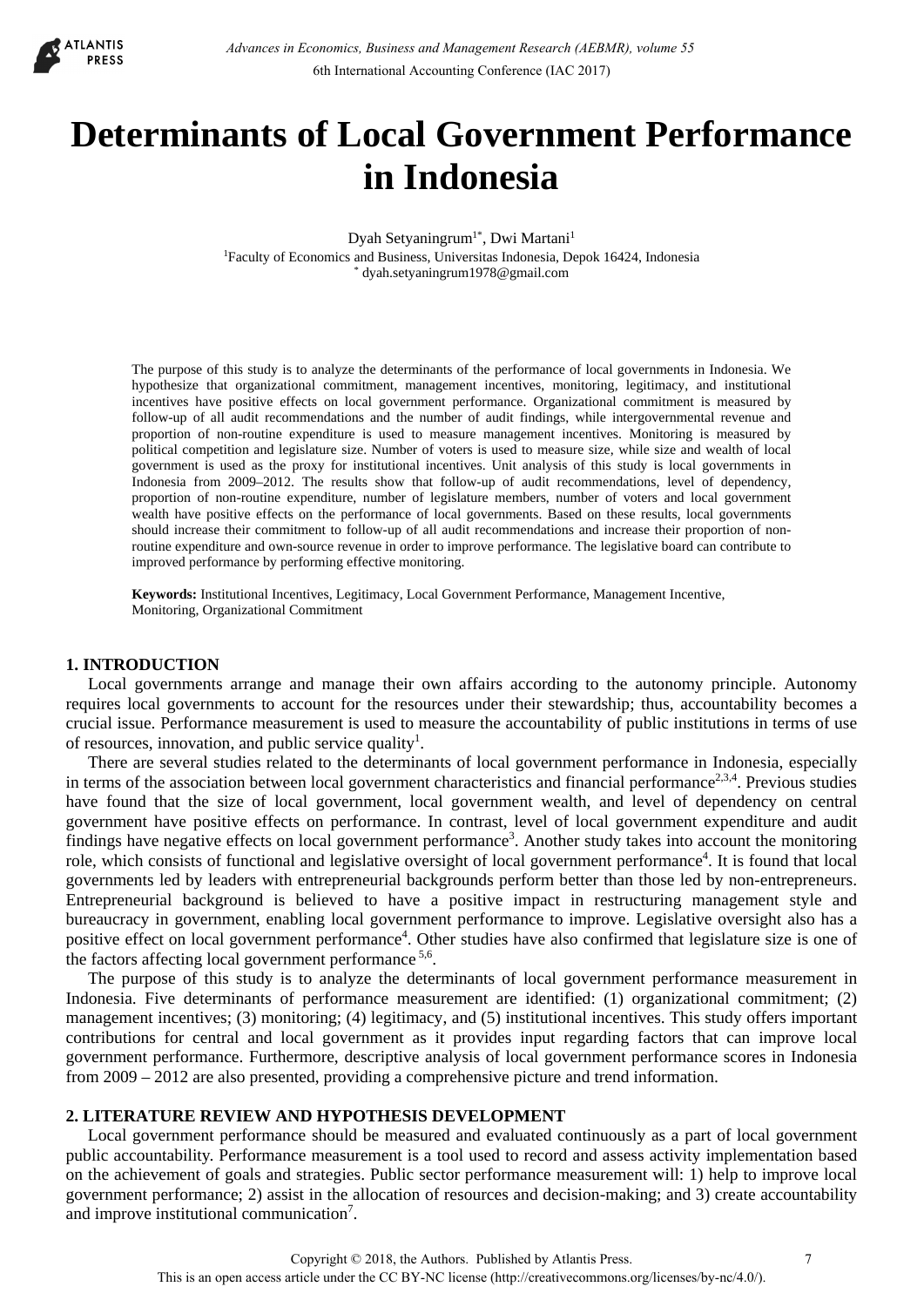To achieve the requirements of performance improvements in the public sector, the government of Indonesia needs to undertake reforms that focus on performance achievement. The emphasis should be designed to focus on what is being achieved and produced (outcomes and outputs) as well as to improve transparency and accountability in the public sector. Performance management is needed to establish accountability mechanisms that include performance indicators, performance targets, performance reporting, as well as reward and punishment mechanisms<sup>8</sup>.

Recently, demands for the accountability of public institutions, both at central and local levels, have been growing in Indonesia. Accountability can be interpreted as an obligation to account for the success or failure of the mission of an organization in achieving the goals and objectives that have been set previously and periodically<sup>9</sup>. Performance reporting is a form of transparency requirement that is a prerequisite to support government openness in its management of public resources 7.

In Indonesia, one form of administrative accountability of local governments emerged with the issuance of a government decree regarding local government performance reporting  $(LPPD)^{10}$ . LPPD can be used as one of the main sources of performance evaluation of local government as part of fulfilling transparency and accountability obligations to the public. LPPD is also positioned to be able to provide a framework for the implementation of decentralized governance. After receiving LPPD from local governments, the Indonesia Ministry of Internal Affairs will evaluate their performance by giving scores for local government performance (EKPPD).

## **Hypothesis Development**

### *Organizational Commitment*

Follow-up on the audit recommendations issued by the Supreme Audit Agency (BPK) and the total number of audit findings issued affect audit opinion<sup>11</sup>. Performance of follow-up audits and a decrease in the number of audit findings show the commitment of local governments to improve accountability. Commitment to implement recommendations made by the BPK is also expected to improve the performance of local government. The BPK gives recommendations based on findings of internal-control weaknesses and non-compliance with regulations. Performance improvement of local government can be achieved if local government follows up on audit recommendations from the BPK, especially those related to the improvement of internal controls. Another study has found that audit findings negatively affect local government performance<sup>3</sup>. The growing number of violations committed by local governments illustrates their increasingly poor performance. This implies that local governments can improve their performance by reducing the number of audit findings from year to year. Based on the above arguments, the first hypotheses in this study are as follows:

**H1a:** Follow-up of audit recommendation (TLHP) has a positive effect on local government performance.

**H1b:** Number of audit findings has a negative effect on local government performance.

# *Management Incentive*

Intergovernmental revenue is revenue given by central government to local governments to be used to finance public services. The central government monitors both what is being done and the disclosure of intergovernmental revenue allocation by local governments, thus providing motivation to local governments to increase their performance. It is suggested that the higher the dependence on central government, the greater the incentives for local governments to provide better services to the public. Local governments' dependence on central government has a positive effect on the financial performance of local government districts/cities in Indonesia<sup>2,3</sup>. Public service can be improved via the allocation of non-routine expenditure such as capital expenditure, spending on goods and services, and social assistance spending. The proportion of non-routine expenditure allocation is expected to improve the performance of local government. Based on the above arguments, the second hypotheses in this study are as follows:

**H2a:** Intergovernmental revenue has a positive effect on local government performance.

**H2b:** The proportion of non-routine expenditure has a positive effect on local government performance.

### *Monitoring*

A high level of political competition will reduce the ability of politicians to engage in opportunistic behavior that degrades their political performance. Political competition positively affects voluntary disclosure on the internet by local administrative agencies<sup>12</sup>. When the level of political competition is low the government is likely to be a monopolist, to provide fewer public services, and to gain greater benefits. Thus, the higher the level of political competition, the lower the level of opportunistic behavior, thus inducing better delivery of public services<sup>13</sup>. Parliaments in districts/cities (DPRD) are the representations of the local electorate that serve as elements of local government administration. DPRD perform oversight functions to supervise the implementation of regulations and monitor implementation of budget revenue and expenditure. This oversight is aimed at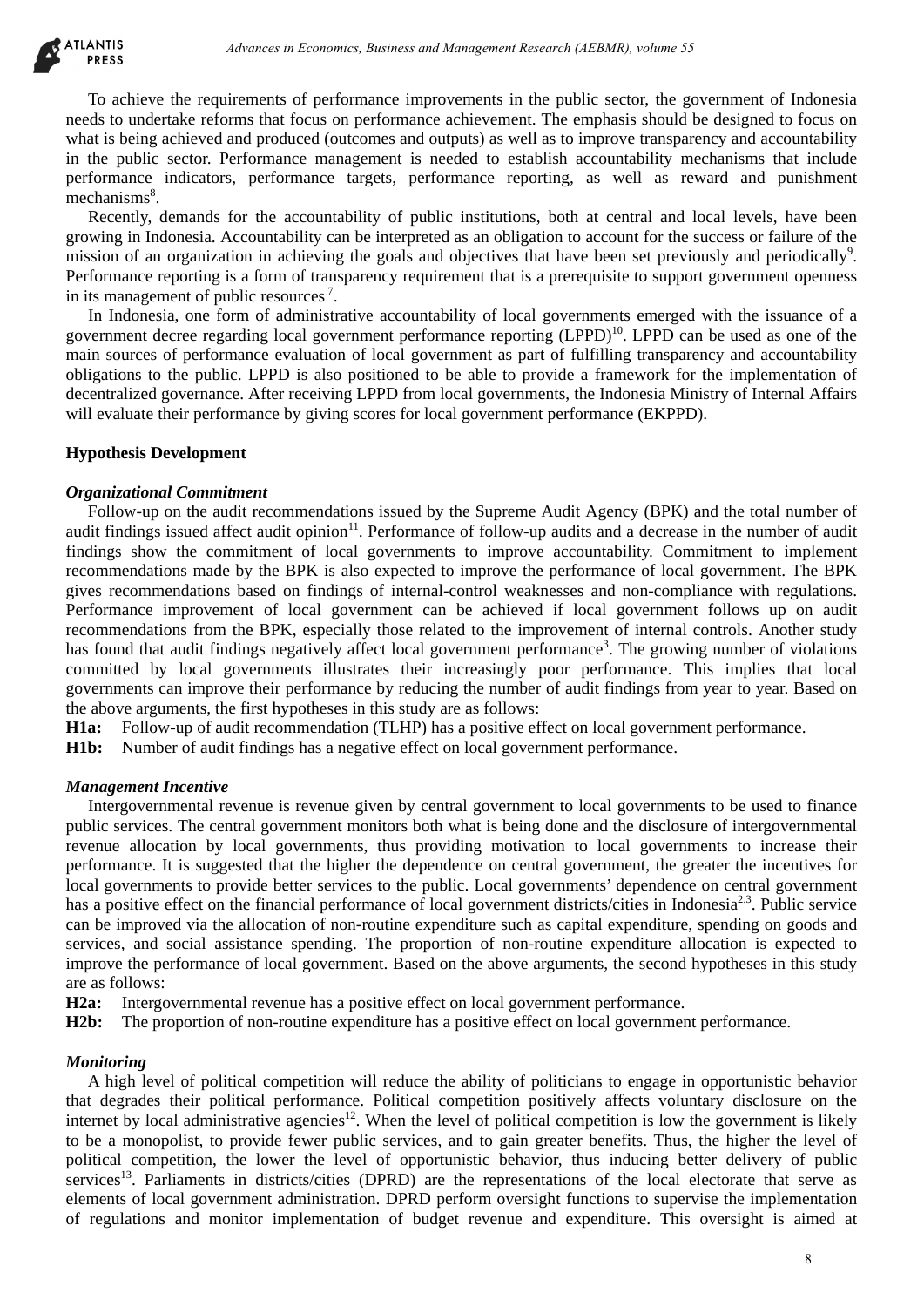

monitoring proper utilization of local government budgets. Members of DPRD are directly elected, and the direct election mechanism implies that it is the people's representation in the formal decision-making structures operated by local government. DPRD members have monitoring functions and, based on agency theory<sup>6</sup>, can be considered as equivalent to a board in a corporate governance mechanism. Legislative oversight is measured in terms of the number of legislature members and is found to have a positive effect on local government performance<sup>4</sup>. The higher the number of members of the legislature, the easier it is for it to carry out oversight functions of financial management<sup>5</sup>. The larger the legislature, the greater the contribution of ideas and solutions to problems and to making decisions for the improvement of local governance. Based on the above arguments, the third hypotheses in this study are as follows:

**H3a:** Political competition has a positive effect on local government performance.

**H3b:** Legislature size has a positive effect on local government performance.

#### *Legitimacy*

The legitimacy of the heads of local governments will affect how local governments report their performance to the public. Higher levels of legitimacy will encourage local governments to provide greater accountability to the public. Legitimacy is demonstrated by public support in choosing the head of the local government through direct elections. The legitimacy of the organization will be weakened if the public's expectations of the organization's performance are not in accordance with actual performance. In contrast, legitimacy would lead a government to optimize the performance of its functions with full support from voters. Local governments that acquire strong legitimacy from their constituents tend to display better accountability to them. Based on the above arguments, the fourth hypothesis in this study is as follows:

**H4:** The legitimacy of the head of local government has a positive effect on local government performance.

#### *Institutional Incentives*

The main objective of local government programs is to provide good public services. Therefore, local governments need sufficient resources and adequate facilities to provide these effective public services. Larger local government areas are characterized by higher levels of assets, and thus are expected to deliver better performance. The size of local government has a positive effect on the financial performance of districts/cities in Indonesia. As well as size, own-source revenue (PAD) is also a supporting factor for macroeconomic performance<sup>2</sup>. Positive growth encourages investment and will simultaneously drive the improvement of infrastructure. Good infrastructure and high investment will increase the own-source revenue (PAD) of the local government. The increase in PAD should be supported by improved quality of public services; and quality of public services will better reflect local government performance<sup>2</sup>. Based on the above arguments, the fifth hypotheses in this study are as follows:

**H5a:** Size of local government has a positive effect on local government performance.

**H5b:** Wealth of local government has a positive effect on local government performance.

### **3. RESEARCH METHODS**

### **Data**

The population in this study consists of all local government districts/cities in Indonesia from 2009 to 2012. Purposive sampling was used to select the sample. The data was obtained from the BPK, Ministry of Internal Affairs, Central Bureau of Statistics, and local government official websites.

#### **Model**

The empirical model developed to answer the hypotheses is as follows:

 $EKPPD_{it} = a_0 + a_1TLHP_NOM_{it} + a_2FINDINGS_{it} + a_3DEPEND_{it} + a_4NR_EXP_{it} + a_5STROPP_{it} + a_6DPRD_{it} + a_7LEG_{it}$ + a  $_8$ SIZE<sub>it</sub> + a<sub>9</sub>WEALTH<sub>it</sub> + a<sub>10</sub>TYPE<sub>it</sub> + a<sub>11</sub>EKPPD<sub>it-1</sub> +  $\epsilon$ <sub>it</sub>

# **4. RESULTS AND DISCUSSION**

#### **Descriptive statistics**

Descriptive statistics for the variables are presented in Table 2. The average EKPPD score of 2.37 indicates that the average performance of the districts/cities is high (the 'high' score ranging from 2 to 3). In further considering the EKPPD score, an upward trend in local government performance from 2009 to 2011 can be seen, followed by a decline in 2012, although still classified in the high category.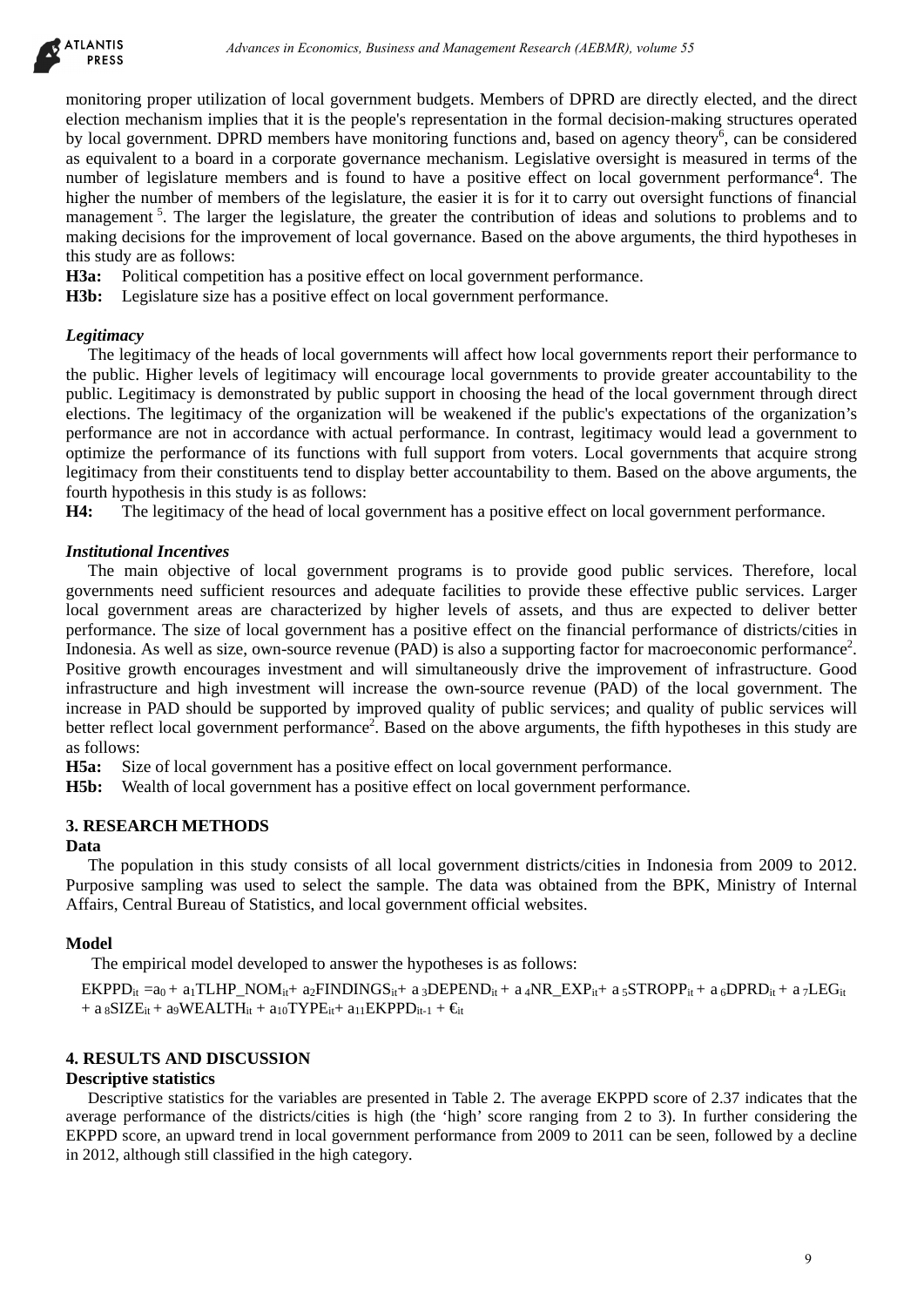|           |       | raore. Desempare Bramshes |       |        |
|-----------|-------|---------------------------|-------|--------|
| Variable  | Mean  | Std. Dev                  | Min   | Max    |
| Ekppd     | 2.37  | 0.50                      | 0.17  | 3.48   |
| tlrhp_nom | 0.36  | 0.36                      | 0.00  | 1.00   |
| findings  | 23.59 | 10.34                     | 0.00  | 130.00 |
| Depend    | 0.90  | 0.08                      | 0.00  | 1.12   |
| $nr\_exp$ | 0.45  | 0.18                      | 0.04  | 1.25   |
| Stropp    | 0.67  | 0.20                      | 0.00  | 1.00   |
| Dprd      | 33.72 | 10.24                     | 19.00 | 55.00  |
| Leg       | 0.48  | 0.12                      | 0.30  | 0.95   |
| Lsize     | 12.16 | 0.35                      | 9.73  | 14.48  |
| Wealth    | 0.04  | 0.03                      | 0.00  | 0.38   |
| Typle     | 0.19  | 0.39                      | 0.00  | 1.00   |
| Lekppd    | 2.41  | 0.41                      | 0.28  | 3.48   |
|           |       |                           |       |        |

Table.2. Descriptive Statistics

#### **Hypothesis Testing**

The empirical results for the hypothesis testing are presented in Table 3. They show that organizational commitment, as measured in terms of follow-up of audit recommendations from the BPK (H1a), has a positive effect on local government performance. Recommendations that are followed up by local governments consist of following up on internal-control improvements and compliance with regulations that can increase the effectiveness of local government performance. In relation to the number of audit findings indicator (H1b), this study confirms that the higher the number of audit findings, the worse3 local government performance is. Local governments should commit to complying with all audit recommendations from the BPK to achieve better performance. Follow-up of audit recommendations can be focused on findings relating to waste of money, inefficiency, and ineffectiveness, since those findings are closely associated with improved performance.

|                | Variable                 | Mean             | Table.2. Descriptive Statistics<br>Std. Dev | Min          | Max              |        |                                                                                                                                                                                                                                                                                                                                                                                                                                                                                                                                                                                                      |  |
|----------------|--------------------------|------------------|---------------------------------------------|--------------|------------------|--------|------------------------------------------------------------------------------------------------------------------------------------------------------------------------------------------------------------------------------------------------------------------------------------------------------------------------------------------------------------------------------------------------------------------------------------------------------------------------------------------------------------------------------------------------------------------------------------------------------|--|
|                | Ekppd                    | 2.37             | 0.50                                        | 0.17         | 3.48             |        |                                                                                                                                                                                                                                                                                                                                                                                                                                                                                                                                                                                                      |  |
|                | tlrhp_nom                | 0.36             | 0.36                                        | 0.00         | 1.00             |        |                                                                                                                                                                                                                                                                                                                                                                                                                                                                                                                                                                                                      |  |
|                | findings                 | 23.59            | 10.34                                       | 0.00         | 130.00           |        |                                                                                                                                                                                                                                                                                                                                                                                                                                                                                                                                                                                                      |  |
|                | Depend                   | 0.90             | 0.08                                        | 0.00         | 1.12             |        |                                                                                                                                                                                                                                                                                                                                                                                                                                                                                                                                                                                                      |  |
|                | $nr\_exp$                | 0.45             | 0.18                                        | 0.04         | 1.25             |        |                                                                                                                                                                                                                                                                                                                                                                                                                                                                                                                                                                                                      |  |
|                | Stropp                   | 0.67             | 0.20                                        | 0.00         | 1.00             |        |                                                                                                                                                                                                                                                                                                                                                                                                                                                                                                                                                                                                      |  |
|                | Dprd                     | 33.72            | 10.24                                       | 19.00        | 55.00            |        |                                                                                                                                                                                                                                                                                                                                                                                                                                                                                                                                                                                                      |  |
|                | Leg                      | 0.48             | 0.12                                        | 0.30         | 0.95             |        |                                                                                                                                                                                                                                                                                                                                                                                                                                                                                                                                                                                                      |  |
|                | Lsize                    | 12.16            | 0.35                                        | 9.73         | 14.48            |        |                                                                                                                                                                                                                                                                                                                                                                                                                                                                                                                                                                                                      |  |
|                | Wealth                   | 0.04             | 0.03                                        | 0.00         | 0.38             |        |                                                                                                                                                                                                                                                                                                                                                                                                                                                                                                                                                                                                      |  |
|                | Typle                    | 0.19             | 0.39                                        | 0.00         | 1.00             |        |                                                                                                                                                                                                                                                                                                                                                                                                                                                                                                                                                                                                      |  |
|                | Lekppd                   | 2.41             | 0.41                                        | 0.28         | 3.48             |        |                                                                                                                                                                                                                                                                                                                                                                                                                                                                                                                                                                                                      |  |
| d performance. |                          |                  |                                             |              |                  |        | to the number of audit findings indicator (H1b), this study confirms that the higher the i<br>price <sup>3</sup> local government performance is. Local governments should commit to complying<br>from the BPK to achieve better performance. Follow-up of audit recommendations<br>ating to waste of money, inefficiency, and ineffectiveness, since those findings are                                                                                                                                                                                                                             |  |
|                |                          |                  | Tabel.3. Hypothesis Testing                 |              |                  |        |                                                                                                                                                                                                                                                                                                                                                                                                                                                                                                                                                                                                      |  |
|                |                          |                  | Exp.                                        |              |                  |        |                                                                                                                                                                                                                                                                                                                                                                                                                                                                                                                                                                                                      |  |
|                | Variable                 | Hyp              | Sign                                        | Coef         | P > t            | Sig    |                                                                                                                                                                                                                                                                                                                                                                                                                                                                                                                                                                                                      |  |
|                | Cons                     |                  |                                             |              |                  |        |                                                                                                                                                                                                                                                                                                                                                                                                                                                                                                                                                                                                      |  |
|                |                          |                  |                                             | $-0.04$      | 0.49             |        |                                                                                                                                                                                                                                                                                                                                                                                                                                                                                                                                                                                                      |  |
|                | tlrhp_nom                | H <sub>1</sub> a | $^{+}$                                      | 0.18         | 0.00             | ***    |                                                                                                                                                                                                                                                                                                                                                                                                                                                                                                                                                                                                      |  |
|                | findings                 | H <sub>1</sub> b |                                             | $-0.01$      | 0.00             | ***    |                                                                                                                                                                                                                                                                                                                                                                                                                                                                                                                                                                                                      |  |
|                | depend                   | H2a              | $^{+}$                                      | 0.55         | 0.04             | **     |                                                                                                                                                                                                                                                                                                                                                                                                                                                                                                                                                                                                      |  |
|                | $nr\_exp$                | H <sub>2</sub> b | $\! + \!\!\!\!$                             | 0.22         | 0.06             | $\ast$ |                                                                                                                                                                                                                                                                                                                                                                                                                                                                                                                                                                                                      |  |
|                | Stropp                   | H <sub>3</sub> a | $^{+}$                                      | $-0.07$      | 0.25             | ***    |                                                                                                                                                                                                                                                                                                                                                                                                                                                                                                                                                                                                      |  |
|                | Dprd                     | H <sub>3</sub> b | $^{+}$                                      | 0.01         | $0.00\,$         | **     |                                                                                                                                                                                                                                                                                                                                                                                                                                                                                                                                                                                                      |  |
|                | Leg                      | H4               | $^{+}$                                      | 0.31         | 0.04             |        |                                                                                                                                                                                                                                                                                                                                                                                                                                                                                                                                                                                                      |  |
|                | <b>lsize</b>             | H <sub>5</sub> a | $^{+}$                                      | 0.02         | 0.42             | **     |                                                                                                                                                                                                                                                                                                                                                                                                                                                                                                                                                                                                      |  |
|                | wealth                   | H <sub>5</sub> b | $^{+}$                                      | 1.67         | 0.03             | **     |                                                                                                                                                                                                                                                                                                                                                                                                                                                                                                                                                                                                      |  |
|                | type<br>lekppd           |                  |                                             | 0.10<br>0.46 | 0.05<br>$0.00\,$ | ***    |                                                                                                                                                                                                                                                                                                                                                                                                                                                                                                                                                                                                      |  |
|                | Number of observation    |                  |                                             |              | 457.00           |        |                                                                                                                                                                                                                                                                                                                                                                                                                                                                                                                                                                                                      |  |
|                |                          |                  |                                             |              |                  |        |                                                                                                                                                                                                                                                                                                                                                                                                                                                                                                                                                                                                      |  |
|                | <b>Adjusted R-square</b> |                  |                                             |              | 37.88%           |        | KPPD score; $TLHP1 NOM = nominal value of recommendations completely follow$<br>that cannot be followed up divided by the total nominal value of recommend<br>of audit findings; DEPEND = total transfer revenue divided by total revenue; NR<br>diture (expenditure other than employee expenditure) divided by total expenditure; ST<br>from opposition parties to local government head divided by total number of legi<br>mber of legislature members; $LEG =$ number of voters from direct election; WEA<br>a divided by total revenue; TYPE = dummy variable: 1 if districts; 0 if others; LEK |  |
| year.          |                          |                  |                                             |              |                  |        | local governments on central government as measured by intergovernmental revenue<br>local government performance <sup>2,3</sup> . Data from the descriptive statistics shows that the a<br>revenue is 90%. Large amounts of transfer income will encourage management to or<br>ed by central government, including allocating funds to improve public services a<br>unity. The proportion of non-routine expenditure (H2b) also has a positive eff                                                                                                                                                   |  |

Notes: EKPPD = EKPPD score; TLHP\_NOM = nominal value of recommendations completely followed up plus recommendation that cannot be followed up divided by the total nominal value of recommendations;  $FINDINGS = number of audit findings; DEPEND = total transfer revenue divided by total revenue; NR\_EXP =$ total non-routine expenditure (expenditure other than employee expenditure) divided by total expenditure; STROPP = legislature members from opposition parties to local government head divided by total number of legislature members; DPRD = number of legislature members; LEG = number of voters from direct election; WEALTH = total own-source revenue divided by total revenue;  $TYPE =$  dummy variable: 1 if districts; 0 if others; LEKPPD = EKPPD score previous year.

The dependency of local governments on central government as measured by intergovernmental revenue (H2a) has a positive effect on local government performance<sup>2,3</sup>. Data from the descriptive statistics shows that the average transfer income to total revenue is 90%. Large amounts of transfer income will encourage management to comply with the rules established by central government, including allocating funds to improve public services and the welfare of the community. The proportion of non-routine expenditure (H2b) also has a positive effect on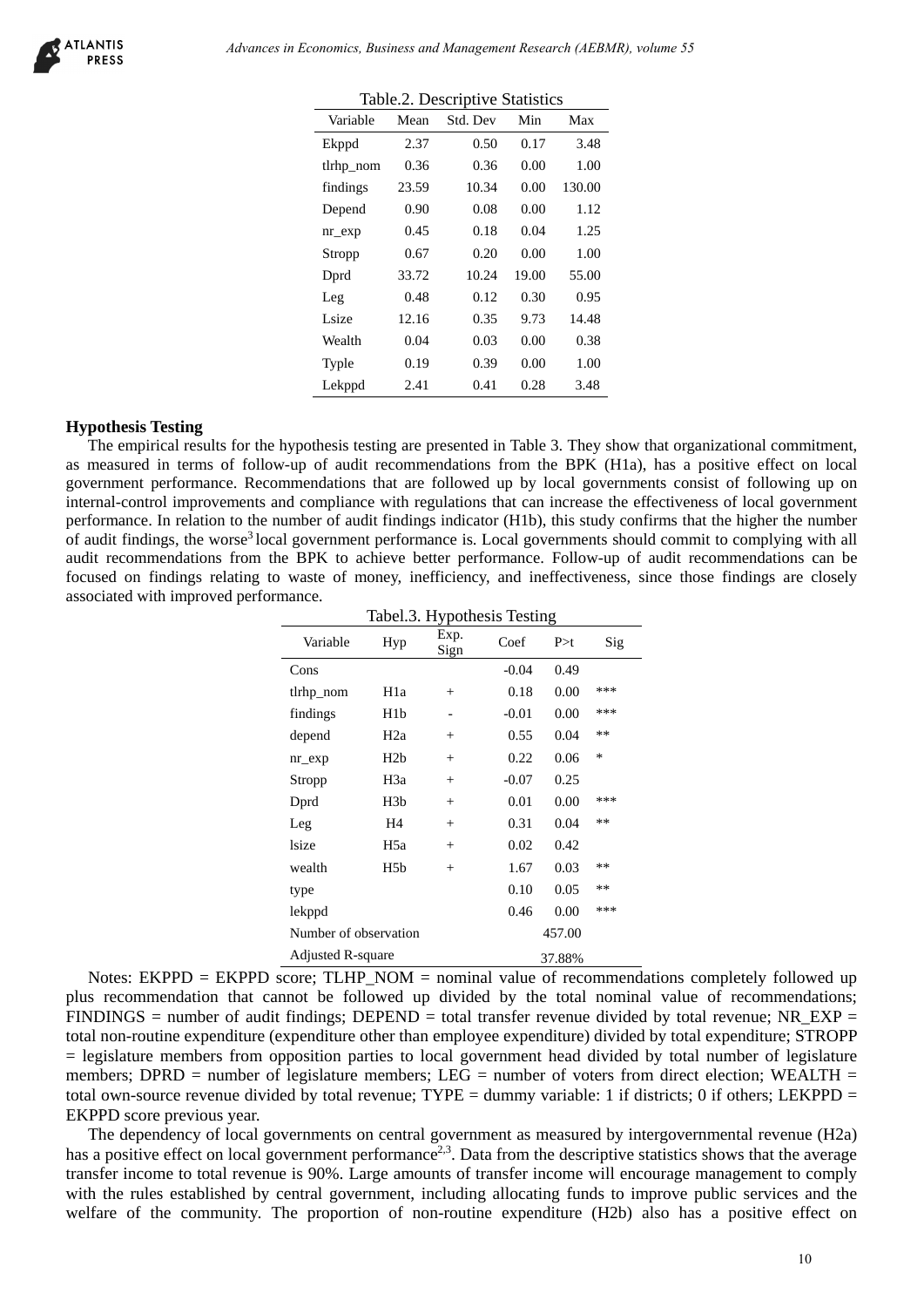performance. The average proportion of non-routine expenditure based on the data is 45.3%. Local governments should focus on the level of non-routine expenditure to improve public services infrastructure and poverty alleviation, such as higher allocation for education spending and entrepreneurship.

The effect of political competition on performance (H3a) is not supported, while the number of legislature members (H3b) has a positive effect on local government performance. This result implies that the oversight is done collectively by the all legislature members and does not depend on whether they are from a coalition or a party in opposition to the local government head. This further confirms that parliament has been functioning properly in overseeing local government functions. The strategic role of the local parliament is to approve the budget and monitor implementation. Local parliament, as the voters' representation, will pay attention to budget allocation to be utilized to improve the performance of local government in providing public services. This study shows that the number of legislature members has a positive effect on local government performance. They can share ideas and give optimum contributions and solutions to solve problems and make decisions to establish better local governance. debuses in Economics, Busines and Management Research (AEBMR), volume 53<br>
ange proportion of one sourcine expendiative based on the data is 43.38. I. Geal government of the source of the parameter and the data is 43.38. I.

Legitimacy, as measured by the number of votes in the local government general election (H4), has a positive effect on local government performance. Descriptive statistics data in Table 2 show that the average number of votes for local government heads of districts/cities amounted to 48%. These data indicate a high degree of legitimacy for local government heads. Higher levels of legitimacy will encourage local governments to provide greater public accountability. Legitimacy would encourage local governments to optimally perform their functions because they have received full support from voters and because they can use their legitimacy to gain/keep/regain votes in upcoming elections.

The size of local governments (H5a) does not affect their performance, while the level of local government wealth (H5b) has a positive effect on performance. These results indicate that the funds generated from local governments' own sources will encourage local governments to give back to society in the form of improved services and increased wealth $2<sup>3</sup>$ .

# **5. CONCLUSION**

The purpose of this study is to analyze the determinants of local government performance in Indonesia. The determinants tested are organizational commitment, management incentives, monitoring, legitimacy, and institutional incentives. Organizational commitment is measured by follow-up of all audit recommendations and the number of audit findings, while intergovernmental revenue and proportion of non-routine expenditure is used to measure management incentives. Monitoring is measured by political competition and legislature size. Number of voters is used to measure size, while size and wealth of local government proxy for institutional incentives. Districts/cities in Indonesia from 2009–2012 are used as the sample. The test results show that follow-up of audit recommendations, level of dependency on central government, proportion of non-routine expenditure, number of legislature members, number of voters and local government wealth have positive effects on local government performance.

An important implication of this study is that local governments should increase their commitment to decreasing the number of BPK audit findings, and to following up all the audit recommendations made to them. They should also increase non-routine expenditure and own-source revenue in order to improve their performance. In formulating the EKPPD score, central government should put more emphasis on activities that are directly related to the improvement of public welfare and public services in their measurement of performance. Legislative boards can support local governments to increase performance by performing their monitoring role effectively.

Some limitations and suggestions for further research include: (1) organizational commitment should not only be measured using the number of audit findings, but also with reference to the decrease in the number of audit findings. In addition, the findings may also be broken down into those relating to performance, such as waste of money, inefficiency, and ineffectiveness; (2) legislative oversight should be measured using a more comprehensive measure, not only considering the number of board members, but also the background and activities of board members in conducting oversight. Future studies may consider public supervision such as press monitoring; (3) legitimacy can also consider the incumbent versus non-incumbent balance, because if there is a chance of reelection then there is an urgency to show better performance.

#### **REFERENCES**

- [1] Ghobadian, Abby, and John Ashworth. Performance measurement in local government–concept and practice, International Journal of Operations & Production Management, 14.5 (1994) 35-51.
- [2] H. Sumarjo. The effect of local government characteristics on local government financial performance, Dissertation (Unpublished), UNS, (2010).
- [3] W. A. Mustikasari. The effect of local government characteristics and BPK findings on local government (disctricts/cities) in Indonesia year 2007, Undergraduate Thesis (Unpublished), Universitas Indonesia, (2012).
- [4] H. A. Saragih. The effect of functional and legislative monitoring on local government performance in Indonesia year 2011-2012,